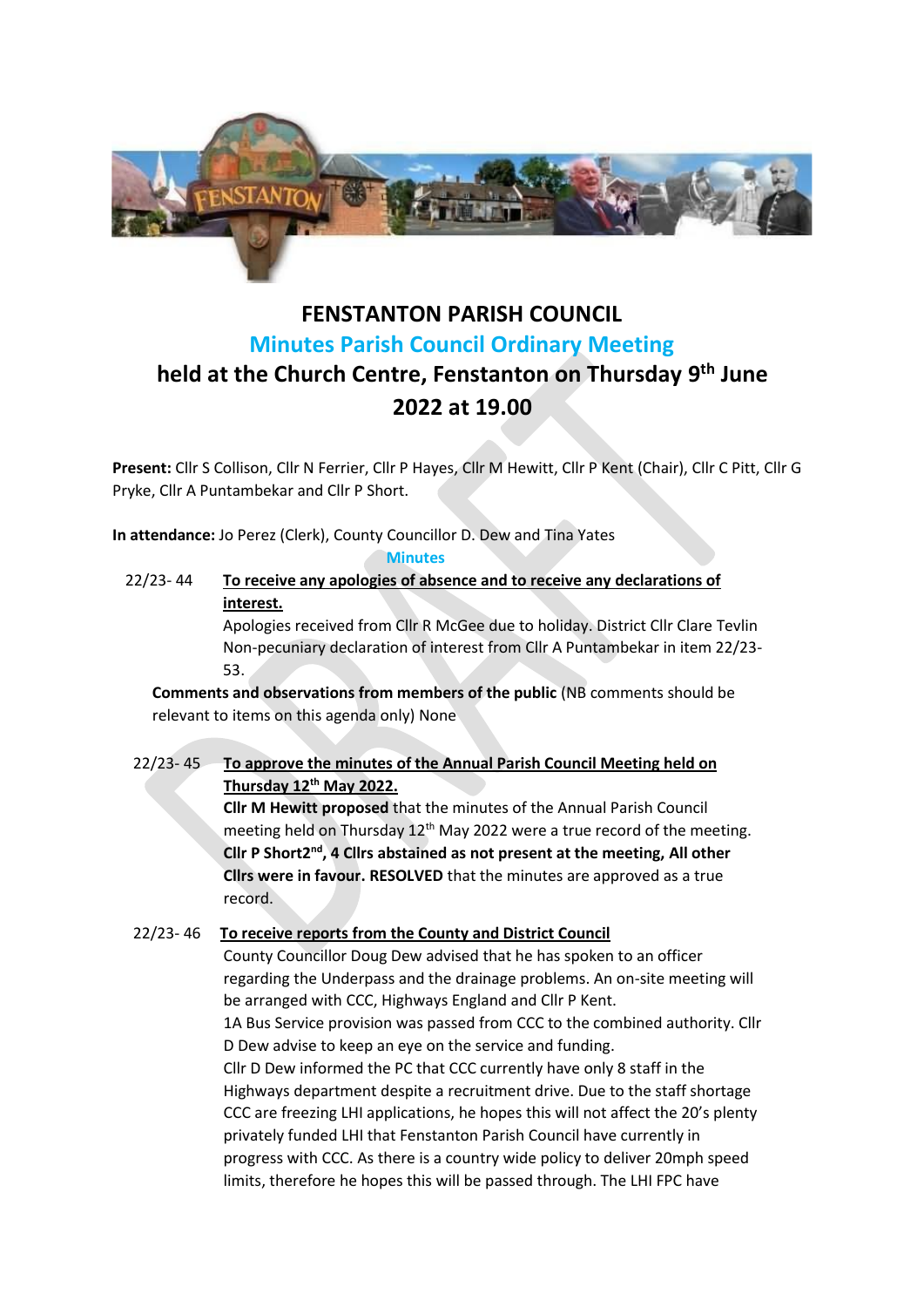submitted for work to the Cambridge Road will be broken down and Cllr D Dew advised looking to implement 'No Parking for HGV's' as the initial part of the project. He will investigate where this LHI currently stands. County Cllr D Dew informed the PC that there is a new Chairman on the Highways Committee, Cllr D Dew has spoken to him about the active travel initiative. Cllr D Dew was surprised to find that although plans for a high priority route between Hilton and Fenstanton had plans drawn up some time ago, this was not mentioned by officers at a recent meeting. Cllr D Dew will follow up on this.

Cllr D Dew has spoken to the education department at CCC to open talks regarding provision of land for Fenstanton Cemetery.

Cllr D Dew informed the PC that he is also in discussions with Highway England regarding the resurfacing of A1307 on the part that runs towards Fenstanton from Cambridge.

LHI for London Road St Ives has been agreed, and progressed to planning, Cllr D Dew will continue to push this forward.

Signs are in situ for work to the parking bays on Chequer Street.

With regards to Flooding, Cllr D Dew advised that HE need to come to the table and that Fen Drayton's MP has arranged dates to meet and will include FPC to meetings.

Flooding at the Morris Homes site needs to be discussed with our District Councillor Clare Tevlin as the planning was approved by HDC despite advice against this from CCC.

## 22/23- 47 **To discuss and decide on the co-opting of two New Council Members and sign declaration to office**

**Cllr P Kent proposed** that Tina Yates be co-opted as a Parish Councillor for Fenstanton Parish Council, **Cllr P Hayes 2nd, All Cllrs were in favour**. **RESOLVED that Tina Yates is co-opted.**

**Cllr P Kent proposed** that Simon King be co-opted as a Parish Councillor for Fenstanton Parish Council, **Cllr P Hayes 2nd, All Cllrs were in favour. RESOLVED that Simon King is co-opted.**

Tina Yates was present and therefore signed the declaration to office acceptance. The Clerk will arrange for Simon King to sign the declaration to office acceptance at his earliest convenience as not able to attend this meeting.

#### 22/23- 48 **To further review current committees and sub committees – see appendix A**

Additions to the current committees: - Simon King to join the General Purposes Committee. Tina Yates to join the Planning Committee and the Footpath working group.

All other committees remain the same as previous meeting.

#### 22/23- 49 **Update following discussions regarding Electric Vehicle charging points**

The Clerk and Cllr M Hewitt met with the District Councillor Clare Tevlin to discuss the options for funding for EV points in the Village. Cllr M Hewitt has been in contact with the Climate Officer at CCC and she has sent across some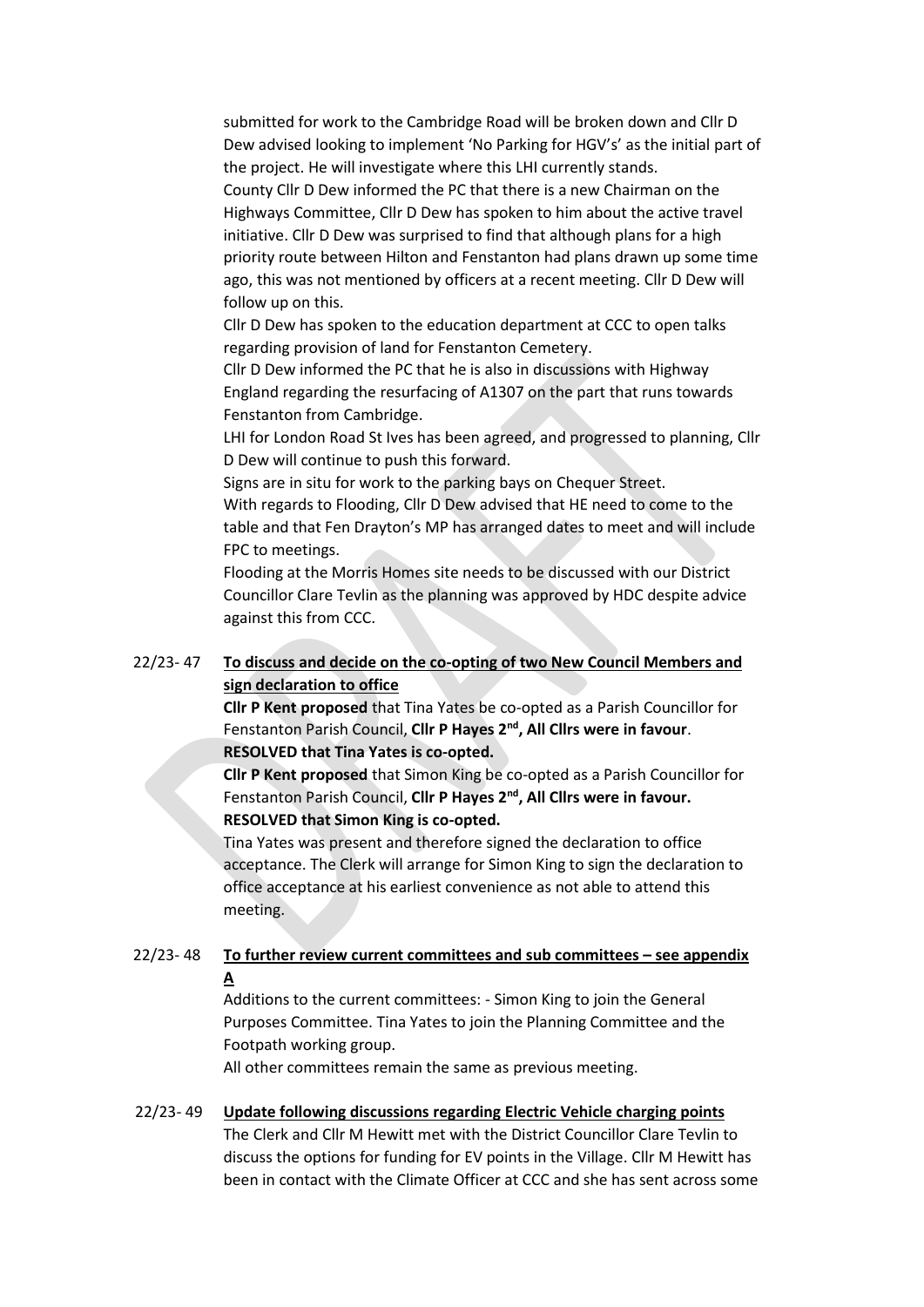information about government scheme, although these tend to be predominantly for on Street EV points. District Cllr Clare Tevlin will investigate further. Cllr M Hewitt explained that most grants he has come across require the work to be carried out within 6 months, which could pose a problem for the Parish Council. Cllr M Hewitt mentioned that there are 4 EV units planned for the Shell Garage on the outskirts of the Village. Cllr P Kent expressed that the Parish Council should be looking at fast chargers. Although costs of standard or slow charging unit are currently approximately £5,000-£6,000. Cllr A Puntambekar asked whether it would be better to wait as technology is moving so quickly. It was agreed that Cllr M Hewitt will continue to gather information and report back at another meeting.

#### 22/23- 50 D**iscuss and decide on funding Fencing for the Glebe Allotments – cost £2,800 - £4,200**

Cllrs discussed the request made at the last full PC meeting from Allotment representatives, for the Parish Council to pay for the fencing for the current allotments. It was discussed that the Parish Council will re-coup this spend over a number of years (approximately 20 years) through the rent payments for the use of the Allotments. **Cllr P Kent proposed** that the Parish Council pay £4,200 to enable the Allotment Group to fence around the allotments and that the money be recouped back over a period of approximately 20 years, **Cllr A Puntambekar 2nd, All Cllrs were in favour. RESOLVED to pay £4200.00 for fencing for the Allotments.**

#### 22/23- 51 **Discuss quotations received and appoint Annual Play Park inspector - Cost £288 - £555**

Three quotes have been obtained, ranging from £288.00 - £555.00, the Parish Council discussed the quotations. **Cllr G Pryke proposed** that David Bracey carries out the inspection as he carried out the inspection last year and provided a comprehensive report and his quotation is for the low amount of £288.00, **Cllr P Kent 2nd, All Cllr were in favour. RESOLVED that the Clerk will engage with David Bracey to set a date to carry out the inspection**.

## 22/23- 52 **Discuss quotations and decide on further work required at the Village Pond** Cllr N Ferrier felt that the Pond area is looking very untidy and before agreeing any further work would like to meet with The Fen Group to understand what work is still required to complete the work originally agreed and what further work is required to bring the Pond to an acceptable level. The Clerk will arrange a meeting and information will be brought back to the next meeting. **RESOLVED that the Clerk will arrange an onsite meeting to include Cllr N Ferrier.**

## 22/23- 53 **Discuss emails from Parishioners regarding safety concerns on the High Street** The Clerk has received some complaints regarding the safety of pedestrians walking along the High Street and cars parking and causing traffic issues. The Parish Council discussed options available to them. They could apply to have double yellow lines to

stop all parking but felt that this could potentially cause further issues. It was agreed that initially Cllr P Kent and Cllr N Ferrier would speak to the local businesses and ask them to try to find alternative parking for their vehicles to free some space and also